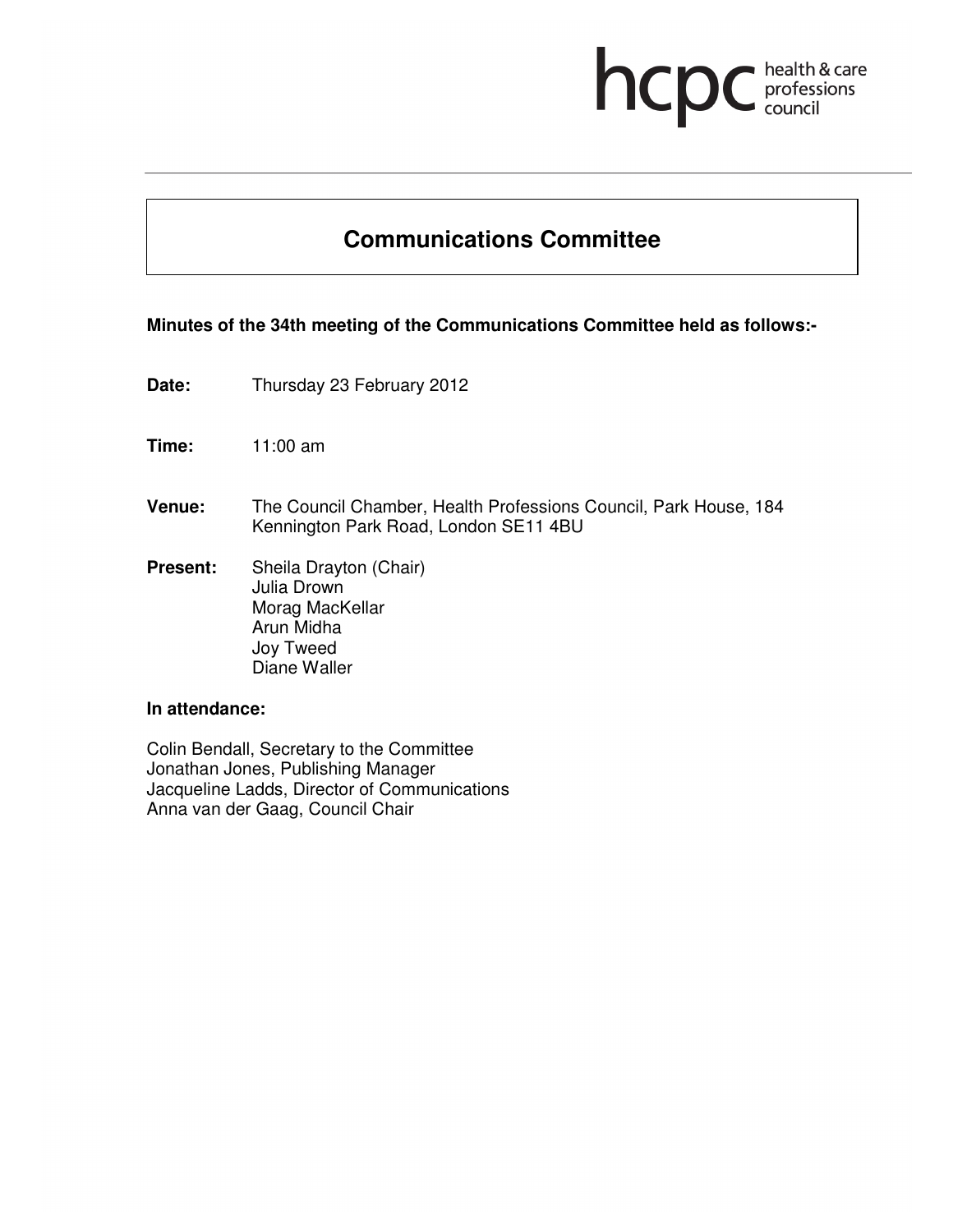# **Item 1.12/1 Apologies for absence**

1.1 Apologies for absence were received from the Chief Executive and Registrar.

# **Item 2.12/2 Approval of agenda**

2.1 The Committee approved the agenda.

## **Item 3.12/3 Declarations of members' interests**

3.1 Members had no interests to declare in connection with the items on the agenda.

## **Item 4.12/4 Minutes of the Communications Committee meeting of 8 November 2011 (report ref: CC 1/12)**

- 4.1 It was agreed that the minutes of the 33rd meeting of the Communications Committee should be confirmed as a true record and signed by the Chair, subject to the following amendment:
	- in paragraph 10.3, a sentence should be added: 'In discussion, it was agreed that, in order to ensure an easily accessible overall view of user group activity, it would be useful for the Executive to summarise all activities, in order to demonstrate that there was not an absence of involvement.'

# **Item 5.12/5 Notes of Communications Committee strategy workshop of 8 November 2011 (report ref: CC 2/12)**

5.1 It was agreed that the notes of the Communications Committee strategy workshop of 8 November 2011 should be confirmed as a true record and signed by the Chair.

# **Item 6.12/6 Matters arising (report ref: CC 3/12)**

- 6.1 The Committee received a paper to note from the Executive.
- 6.2 The Committee noted the actions list as agreed at the last meeting.

#### **Item 7.12/7 Director of Communications report**

- 7.1 The Committee received a verbal report from the Director of Communications.
- 7.2 The Committee noted that the Director of Communications would report the Department's work under item 8.

| Date       | Ver. | Dept/Cmte | Doc<br>Type | <b>Title</b>                                            | <b>Status</b>     | Int. Aud.                 |
|------------|------|-----------|-------------|---------------------------------------------------------|-------------------|---------------------------|
| 2012-02-23 | a    | COM       | <b>MIN</b>  | Minutes Communications<br>Committee 23 February<br>2012 | Draft<br>DD: None | <b>Public</b><br>RD: None |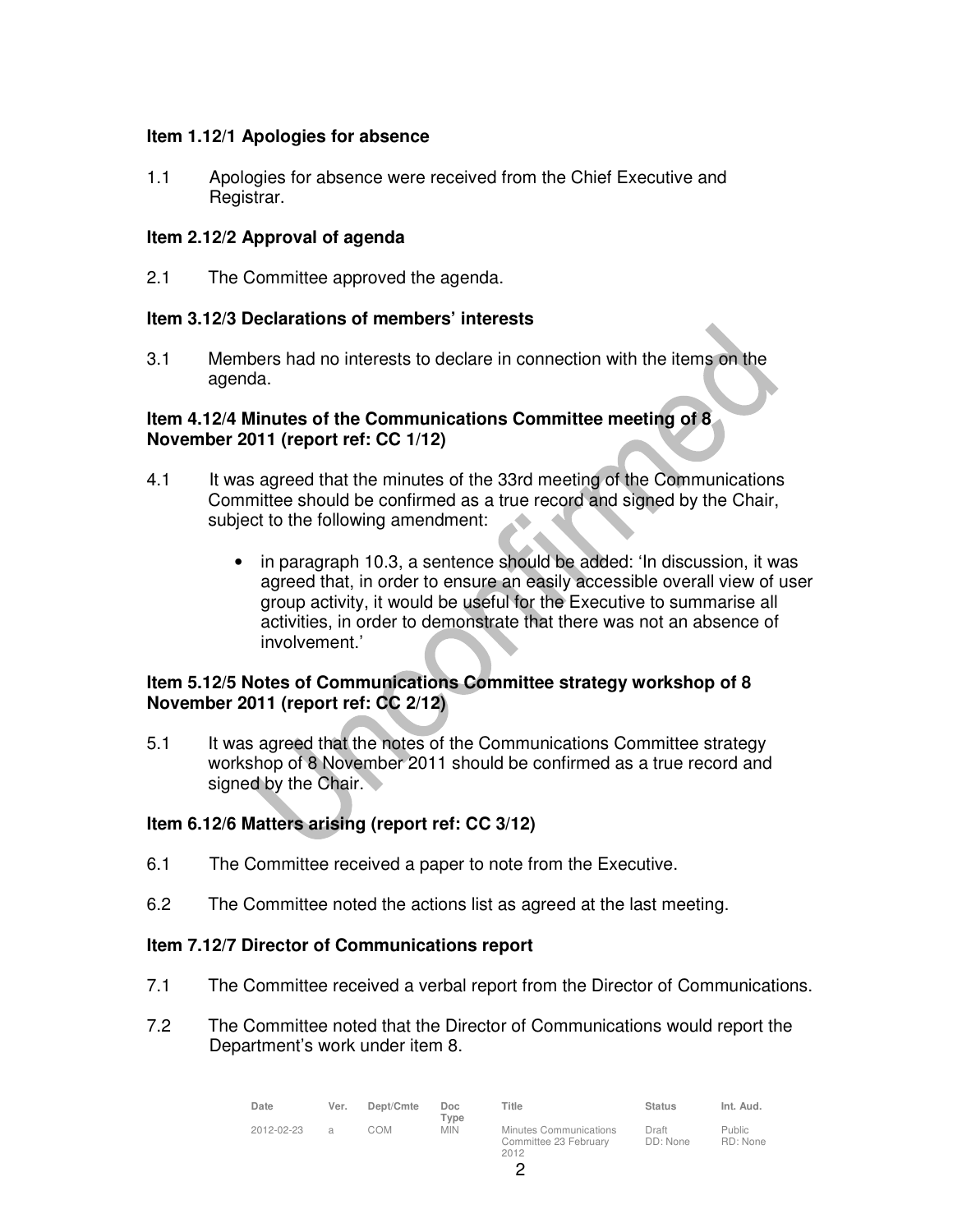# **Item 8.12/8 Communications department progress report (report ref: CC 4/12)**

- 8.1 The Committee received a paper for discussion from the Executive, giving a progress report against the activities and objectives in the Communications Department workplan for 2011-12.
- 8.2 In discussion, the following activities were highlighted:
	- a new publication, aimed at registrants, entitled 'Why your HPC registration matters'. This had been produced in response to feedback from professional bodies' conferences and events. Copies were available for members at the meeting;
	- 'Meet the HPC' events in several locations, including Bath and Birmingham, which had both been well-attended;
	- in collaboration with the Registration department, developing a project plan to promote the end of the grandparenting period for practitioner psychologists. Advertisements would be placed in psychology journals and there would be a mailing to stakeholders;
	- dealing with a number of media enquiries relating to herbal medicine practitioners, following a report by Which, an organisation for consumers. HPC had referred enquiries to the existing position statement;
	- an event for researchers working for Members of the Scottish Parliament, held in Edinburgh on 23 November 2011;
	- attendance at the Welsh Labour spring conference on 17-19 February 2012;
	- dealing with enquiries from paramedics following transmission of 'Party Paramedics' on Channel 4. Some paramedics had been concerned about protection of title issues. HPC's solicitor, Bircham Dyson Bell, had written to Channel 4 to make it clear that unregistered individuals should not be identified as paramedics; and
	- a communication campaign relating to changes to some telephone numbers at HPC, which would allow credit card payment details for fees to be taken securely.
- 8.3 The Committee noted that the Executive monitored parliamentary activity through an agency. In discussion, members mentioned other possible sources which might facilitate monitoring.

| Date       | Ver. | Dept/Cmte | Doc<br>$T$ <sub>Vpe</sub> | Title                                                   | <b>Status</b>     | Int. Aud.                 |
|------------|------|-----------|---------------------------|---------------------------------------------------------|-------------------|---------------------------|
| 2012-02-23 | a    | COM       | <b>MIN</b>                | Minutes Communications<br>Committee 23 February<br>2012 | Draft<br>DD: None | <b>Public</b><br>RD: None |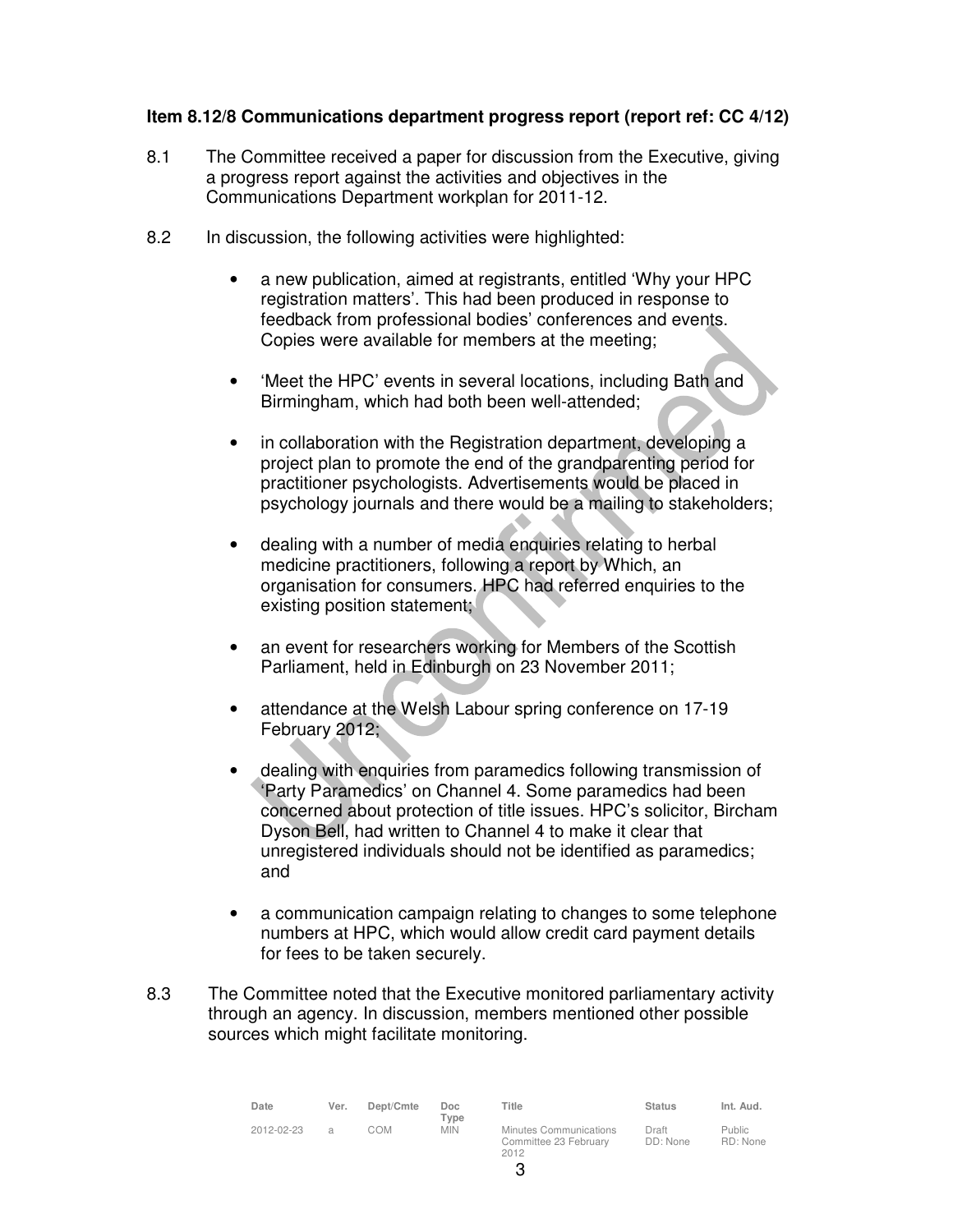- 8.4 The Committee noted that the report mentioned the announcement by the Department of Health that HPC should regulate of 'non-medical' public health specialists. The Committee noted that the Council had recently discussed whether it was appropriate to use the term 'nonmedical'.
- 8.5 The Committee suggested that it would be timely for the Chair and the Chief Executive to arrange meetings with government officials in the home countries who dealt with social work. The Committee noted that meetings had been held in 2011.

# **Item 9.12/9 Draft communications strategy and departmental workplan 2012-13 (report ref: CC 5/12)**

- 9.1 The Committee received a paper for discussion/approval from the Executive.
- 9.2 The Committee noted that the draft communications strategy had been developed following the Committee's strategy workshop on 8 November 2011 and following discussions in the department. The strategy had been updated to reflect changes in HPC's draft strategic intent. The Committee agreed that the list of stakeholder audiences in the draft strategy should be amended to include carers; and health and social care organisations.
- 9.3 The Committee noted that, in addition to the departmental workplan for 2012-13, there were workplans for major communications projects such as the project to change HPC's name and the project to regulate social workers in England.
- 9.4 In discussion about the workplan, the following points were made:
	- the Executive had been reviewing engagement with professional bodies' journals and, as part of the workplan, would be considering themes and issues which could provide the basis for articles;
	- the workplan included work related to voluntary registers and regulation of herbalists and traditional Chinese Medicine practitioners. Communications plans for this area would be developed. The Committee agreed that the workplan should include a sentence that the Executive would undertake research and consider communication work in this area;
	- further campaigns were planned for 2012-13, including refreshing the campaign targeted at older people; a campaign targeted at referrers; and a campaign related to protection of title; and

| Date       | Ver.          | Dept/Cmte | Doc.<br>Type | Title                                                   | <b>Status</b>     | Int. Aud.                 |
|------------|---------------|-----------|--------------|---------------------------------------------------------|-------------------|---------------------------|
| 2012-02-23 | $\mathcal{A}$ | COM       | <b>MIN</b>   | Minutes Communications<br>Committee 23 February<br>2012 | Draft<br>DD: None | <b>Public</b><br>RD: None |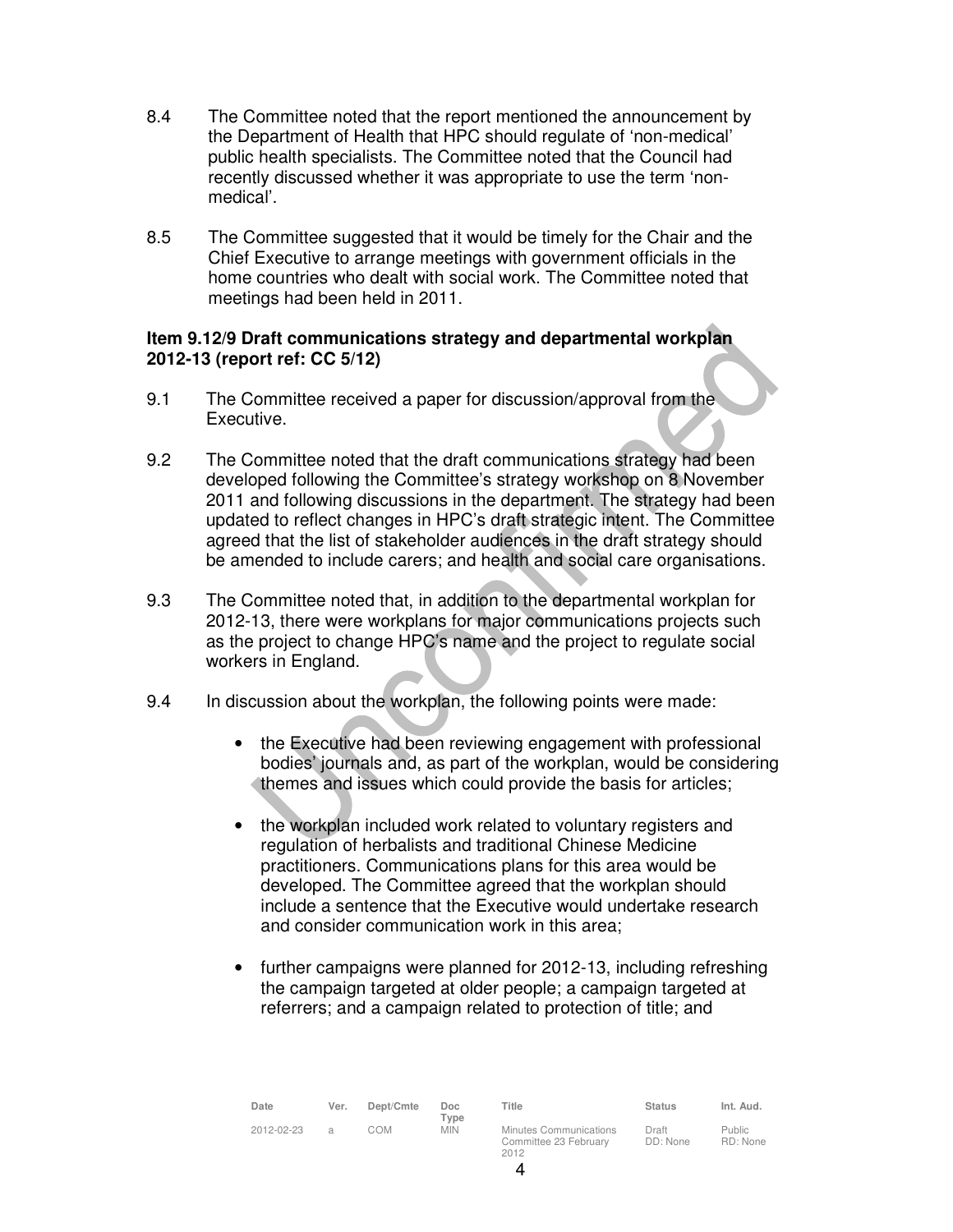- HPC was considering having joint stands/working collaboratively at conferences in the home countries with other regulators, where relevant and appropriate.
- 9.5 The Committee agreed to approve the draft communications strategy and the departmental workplan 2012-13, subject to the changes mentioned above and any minor editing amendments.

# **Action: JL (ongoing to March 2013)**

# **Item 10.12/10 Transfer of regulatory functions from General Social Care Council (GSCC) to HPC (report ref: CC 6/12)**

- 10.1 The Committee received a paper for discussion from the Executive.
- 10.2 The Committee noted that the paper covered communications work since the Committee's previous meeting on 8 November 2011. The paper included a selection of media coverage, examples of parliamentary activity and a 'Frequently asked questions' document about the transfer of regulatory functions, which had been published on the HPC website.
- 10.3 The Committee noted that, in December 2011, HPC and GSCC had reviewed and updated the joint communications workplan. The workplan had been reviewed by the Communications department at a workshop and was reviewed weekly, with activities being added where relevant.
- 10.4 The Committee noted that there had been media coverage in November 2011 relating to the registration fees which social workers in England would have to pay, following HPC's attendance at Community Care Live. Following statements made by the British Association of Social Workers (BASW), HPC had met BASW to correct misunderstandings. The Executive would continue to meet BASW and the College of Social Work and would arrange briefings for events, conferences and exhibitions.
- 10.5 The Committee noted that there would be a significant increase in communications activity, including information events; employer events; a review of content on HPC's website; attending social worker conferences; monitoring media and parliamentary questions; and responding to requests for information from the Department of Health. The Committee noted that HPC was providing information to GSCC, to facilitate links from GSCC's website to HPC's website.

#### **Item 11.12/11 Name change project update (report ref: CC 7/12)**

- 11.1 The Committee received a paper to note from the Executive.
- 11.2 The Committee noted that the paper provided an update on the project to change HPC's name to the Health and Care Professions Council on 1

| Date       | Ver. | Dept/Cmte | Doc<br>Type | Title                                                   | <b>Status</b>     | Int. Aud.                 |
|------------|------|-----------|-------------|---------------------------------------------------------|-------------------|---------------------------|
| 2012-02-23 | Э    | COM       | <b>MIN</b>  | Minutes Communications<br>Committee 23 February<br>2012 | Draft<br>DD: None | <b>Public</b><br>RD: None |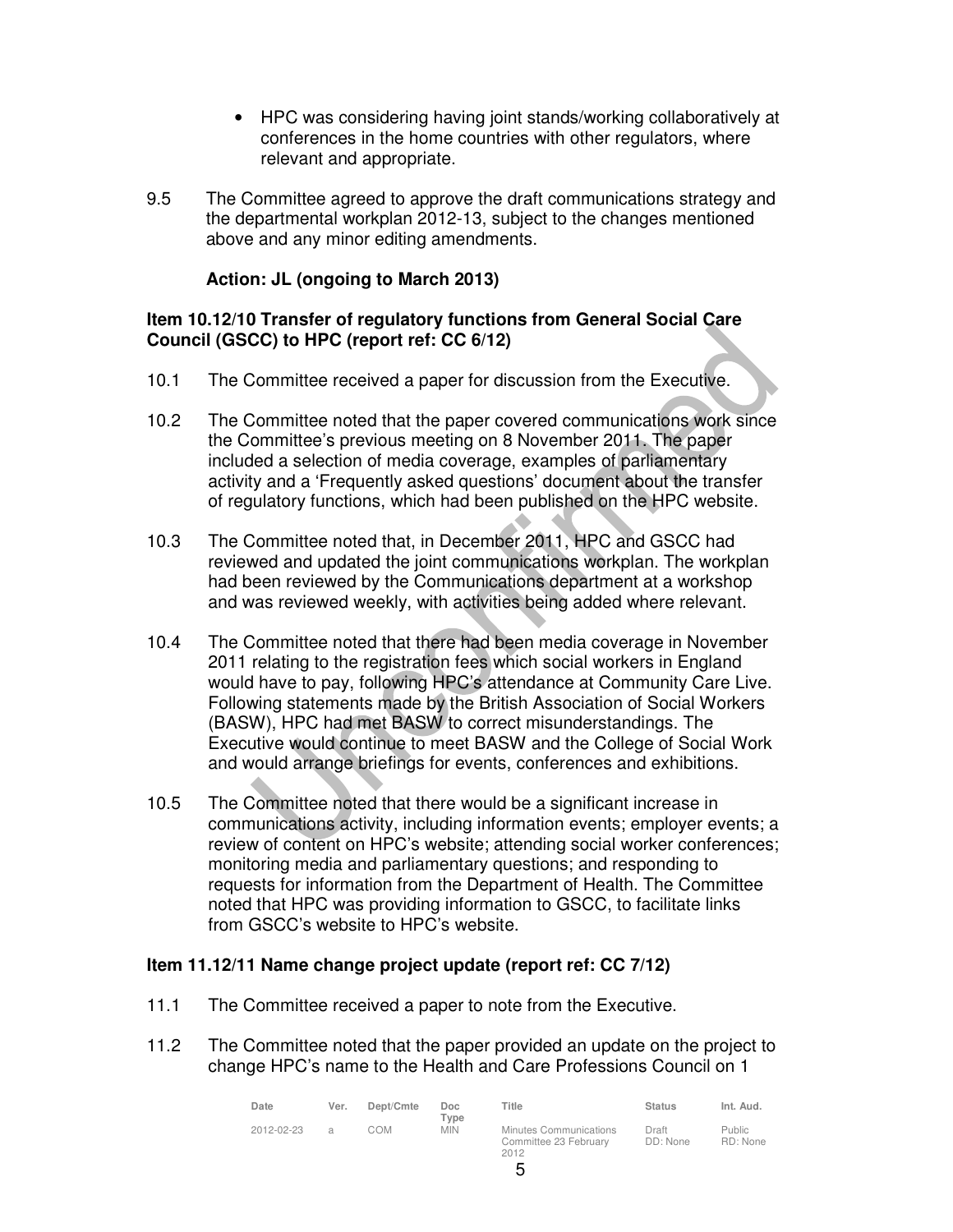August 2012, subject to the Health and Social Care Bill becoming law. The Committee noted that, because the project affected every department in HPC, it had been designated a major project and a project plan had been implemented. The plan was monitored and reviewed on a regular basis by the project board and was reported to the Executive Management Team and to the Council.

- 11.3 The Committee noted that papers on the necessary amendments to admission forms were due to be considered by the Education and Training Committee and by the Council in March 2012. The Council would be asked to agree not to consult on changes to HPC documentation, as these would be consequential changes arising from the change of name.
- 11.4 The Committee received a presentation from the Publishing Manager on the proposed logo for the Health and Care Professions Council, which minimised changes from HPC's logo. The Committee noted that research among the public and registrants in 2010 had indicated a preference for the name 'Health and Care Professions Council'.
- 11.5 The presentation also included the proposed logo which could be used by registrants to promote their HPC registration. The Committee noted that the proposed logo would include HCPC's new website address, as it was planned that the online register would be made more prominent on the website.
- 11.6 The Committee discussed the proposed bilingual Welsh/English logo, which had been developed using the approach taken by other regulators of health professionals. Some members suggested that the Executive should ensure that it would be acceptable to the relevant Welsh language organisations.
- 11.7 The Committee discussed the proposed strapline for HCPC, 'Regulating health, psychological and social work professionals'. The Committee saw examples of where it had been applied to public information materials. The Committee noted that the application of the strapline was being considered by the Executive.
- 11.8 The Committee noted the paper.

The Committee noted the following paper:

# **Item 12.11/12 Dates of Committee meetings 2013 (report ref: CC 8/12)**

# **Item 13.12/13 Any other business**

13.1 There was no other business.

| Date       | Ver.           | Dept/Cmte | Doc<br>Type | Title                                                   | <b>Status</b>     | Int. Aud.                 |
|------------|----------------|-----------|-------------|---------------------------------------------------------|-------------------|---------------------------|
| 2012-02-23 | $\overline{a}$ | COM       | <b>MIN</b>  | Minutes Communications<br>Committee 23 February<br>2012 | Draft<br>DD: None | <b>Public</b><br>RD: None |